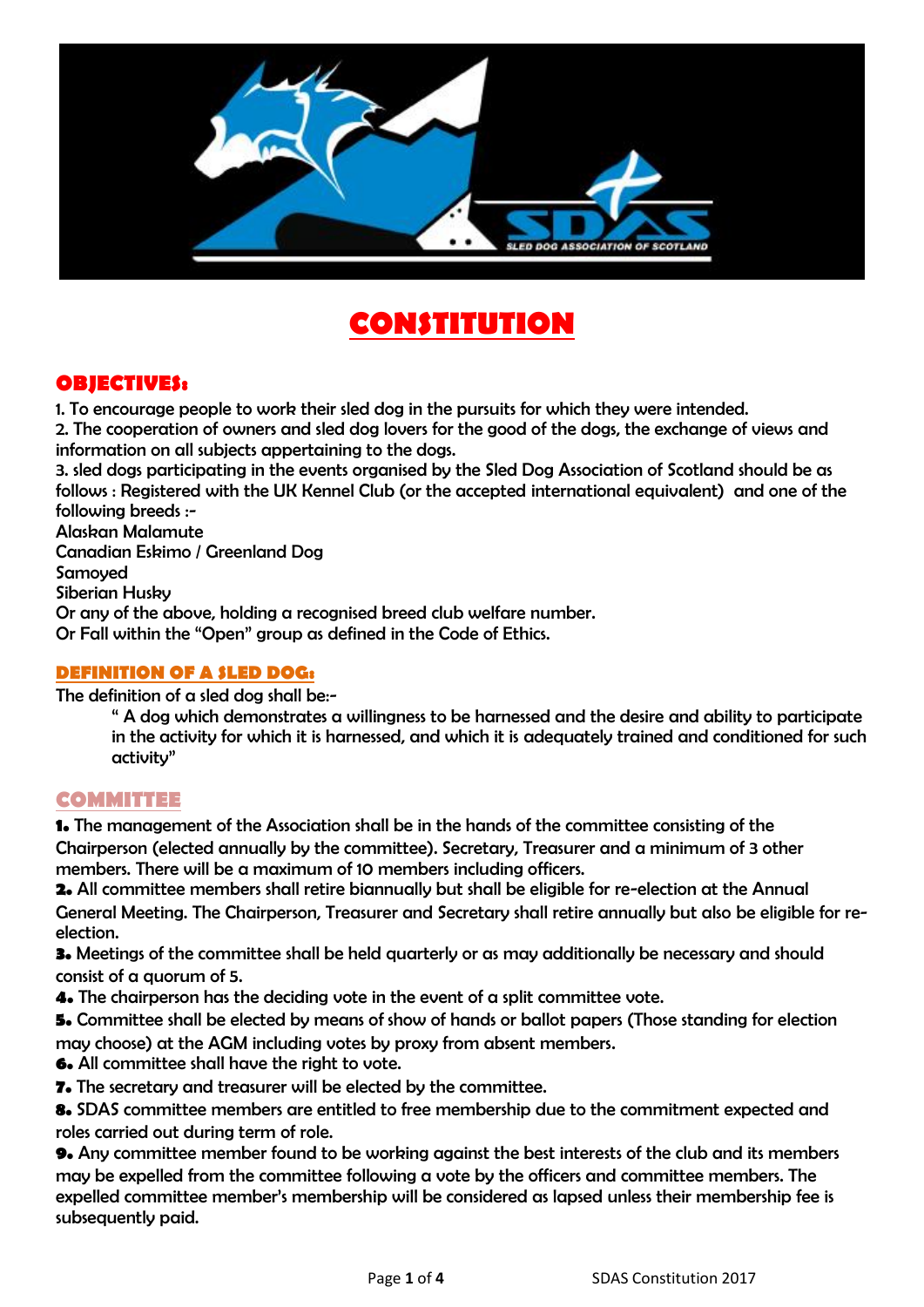#### **MEMBERSHIP**

**1.** Anyone interested in sled dogs and sled dog pursuits is eligible to become a member.

**2**. Annual membership fees shall be sent to the membership secretary by 1st December of each year. If membership fees remain unpaid after 15th January the committee shall have the power to erase the member from the list of members, but if the committee shall subsequently receive satisfactory explanation and payment the member may be re admitted to the membership.

### **FEES/JOINT MEMBERSHIP/JUNIOR MEMBERSHIP.**

**1.** Fees are as follows:-

i, Single membership will be £15.00

ii, a partnership (2) is eligible for joint membership at a subscription of  $\epsilon$  20.00. Each partner being eligible to vote at meetings.

iii, A young person under the age of 16 is eligible for membership at a subscription of £6.00. Provided Parents/Guardians are members of the SDAS. Juniors are ineligible to vote at meetings.

iv. A family membership, 2 adults and 2 children (under the age of 16). For membership at a subscription of £28.00. Both adult members in the family being eligible to vote at meetings. Junior members of the family are not eligible to vote.

**2.** Membership fees may be amended at the AGM.

**3.** Minutes of the AGM and Committee meetings will be made available on the SDAS Website.

### **GENERAL MEETINGS**

**1.** The annual General Meeting will be held on the Saturday afternoon of the last event of the Season each year and will cover the following:

i, The election of Officers and committee.

- ii, Rules of the Association.
- iii, Financial Matters/Membership fees
- iv, Any other competent business.

**2.** Members will receive seven weeks' notice of an Annual General Meeting to allow Agenda circulation and registration of proxy votes as laid out in 3.

**3.** Amendments to the Associations Rules can be made at an AGM or SGM without the requirement of a subsequent postal ballot, with the proviso that members be given the opportunity well ahead of the meeting, to submit items for inclusion in the agenda. The aforementioned Agenda will be circulated throughout the membership prior to the meeting to allow those not able to attend to register their votes by proxy.

**4.** Any alterations to rules passed at the AGM or SGM shall not be brought into force until the association has been advised.

# **ASSOCIATION ACCOUNTS**

**1**. A bank account shall be opened in the name of the association into which all revenue of the association shall be paid and from which withdrawal shall only be made on the signature of either of two officers authorised by the committee to do so one of whom shall be the treasurer, and the officers authorised to manage the bank account shall be able to operate and access online banking.

**2. The account shall be kept by the treasurer, and if requested by a simple majority of members present at the AGM auditors may be appointed who shall audit the Associations Accounts for the ensuing year before the AGM.**

### **ASSOCIATION PROPERTY**

**1.** The property of the association shall be vested in the officers and in the event of the association ceasing to exist, a general meeting shall be called and the assets shall be disposed of on the decision of the existing committee.

**2.** All trophies and cups accepted by the association must be an outright gift to the association. Cups will be returned to the donator or sponsor in the event of the association ceasing to exist.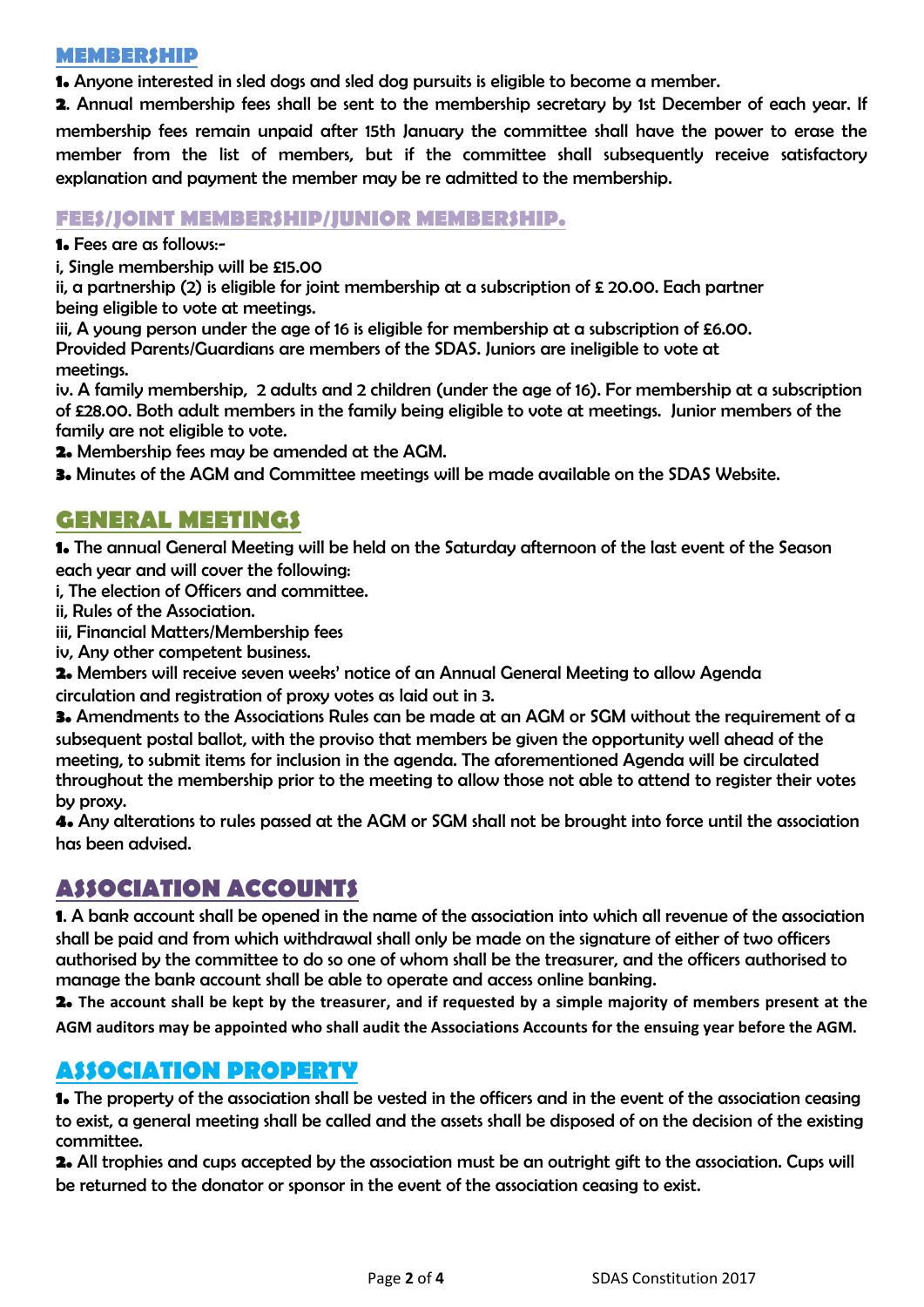### **Ethical Principles**

**Ethical principles:** 

The responsibility for a dog starts on the first day of ownership and lasts until the end of its life. The life expectancy of a healthy, medium to large dog averages between 12 to 14 years.

The top priority is to preserve and promote the physical and psychological health of the dog. In addition to the basic needs for food, care and excercise, it is important to provide an environment free of abuse and violence.

In addition to he basic needs of food, care and exercise are considered to be normal behaviours for having a dog, along with non-violent occurrences with the dog

Regular health checks, vaccinations and treatment of internal and external parasites are part of responsible dog ownership. Care must be adapted to the dog's natural needs and both social and psychological stimulation is important for maintaining physical and mental health.

When deciding how many dogs to own, it is important to consider how much money and time can be dedicated, and what zoning laws and living situation will allow. Keeping kennels the size one can care for properly will allow to avoid future problems.

The basic education of each dog is important for its welfare and safety.

Runs or pens must be large enough to allow dogs to perform most behaviors that are typical of their species. Good weather protection must be provided. Tethering is illegal and violates the Animal Protection Act.

The dog gor dogs should have his/her kennel area accessible with the ability for he/she too move around accordingly and be able to stay occupied. The dogs urge to move, the ability to learn and the other ways of a dogs being must be encouraged and supported.

Alone with that, a dog must have plenty of activities to get sufficient exercise; for example letting the dog free run. For this purpose, the activities mentioned above, should be to put as a standard for the basic training for a dog.

An exellent way of staying busy and active ist he sled dogging sport as well as the various other possibillities of dog sports in general.

It is important to properly train and condition dogs and never push them to perform beyond their capabilities. Usage of performane-enhancing drugs and harmful training methods are strictly prohibited.

A responsible Mushers will participate in events only with healthy, well trained and conditioned dogs. Ambition or financial motives should never overrule animal welfare.

Above all, it is unthinkable to shorten the life of a dog for financial reasons, lack of space or because the animal's performance is not up to expectations.

The killing of vertebrates is regulated by the Animal Protection Act of each country and clearly prohibits killing for above reasons.

Ethical people will grant their dog a pleasant last stage of life according to its age and health. This demonstartes their gratitude towards the animal for being a reliable friend and partner over many years.